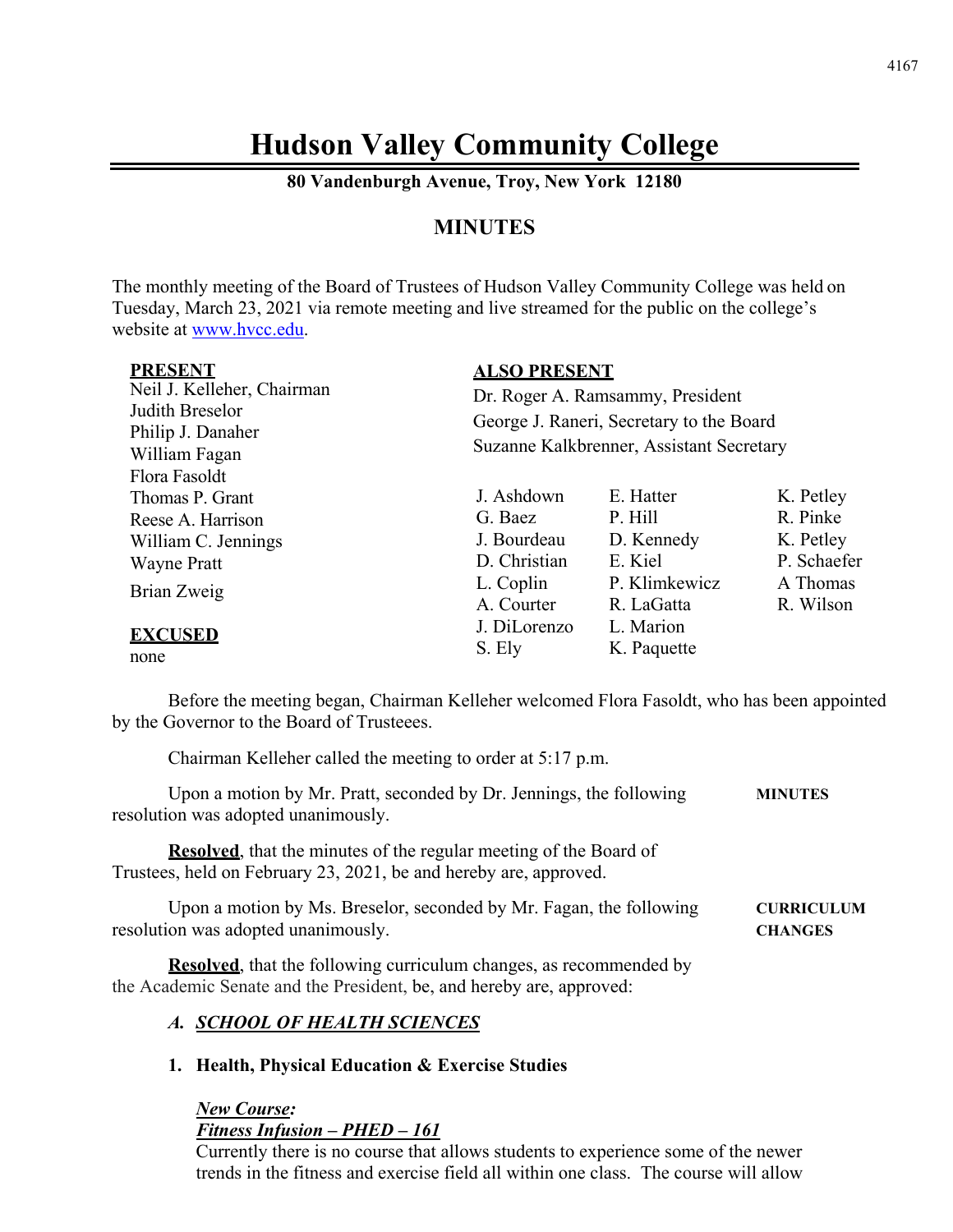the addition of beneficial activities to the curriculum in order to expose the student body to pursuits they may not have otherwise tried or been exposed to. The introduction of new or different fitness modalities also will present increased opportunities for the students to improve their own personal health benefits as well as offer our majors increased exposure to trends they may find themselves engaging in as professionals.

### *Change to Existing Course: Health and Wellness Promotion – HLTH - 170* Reintroduction of course after 7 semester Hiatus with no changes.

**2. Cardiorespiratory & Emergency Medicine**  *Change to Existing Course: Human Anatomy & Physiology– RESP - 110* Change in pre-requisite(s):

**Current:** Pre-requisite(s): BIOL 139 Anatomy & Physiology for Respiratory Care Students with a final grade of "C" or better.

**Change To**: Pre-requisite(s): BIOL 139 Anatomy & Physiology for Respiratory Care Students OR BIOL 271 Anatomy & Physiology II with a final grade of "C" or better.

# *Change to Existing Program/Certificate:* **Community & Public Health, A.S.**

Change in Program Title:

When originally submitted to SUNY for approval as a new program, we met all the requirements of an A.S. degree except for having at least two articulation agreements. We now have the required articulation agreements with SUNY Albany and SUNY Potsdam. We have also been approached by Cortland and Plattsburgh.

# **Community & Public Health Certificate**

Change in Program Title for Certificate.

### *B. SCHOOL OF STEM*

### **1. Biology, Chemistry and Physics**

### *New Courses:*

### **Neuroanatomy & Neurophysiology – BIOL - 295**

This course will serve as a 4 credit science elective for students in the Biological Sciences, Biotechnology Certificate Program and Humanities and Social Science Program in the Psychology track. The Biological Science A.S. and Biotechnology programs require 8 credits of biology science electives. The psychology track requires 3-6 credits of science electives. We currently do not offer a course of this discipline at HVCC. Students in the BCP department and on the psychology track will benefit from the opportunity to explore the nervous system in depth, assess scientific literature at a higher level and perform wet labs utilizing molecular techniques. This 4 credit elective lab course will transfer as a science elective to any number of science and liberal arts programs.

Additionally, the Neuroanatomy and Neurophysiology/Neuroscience course with lab is a requirement for Doctor of Physical Therapy, Occupational Therapy BS/MS and pharmacology students. This course could draw a new population of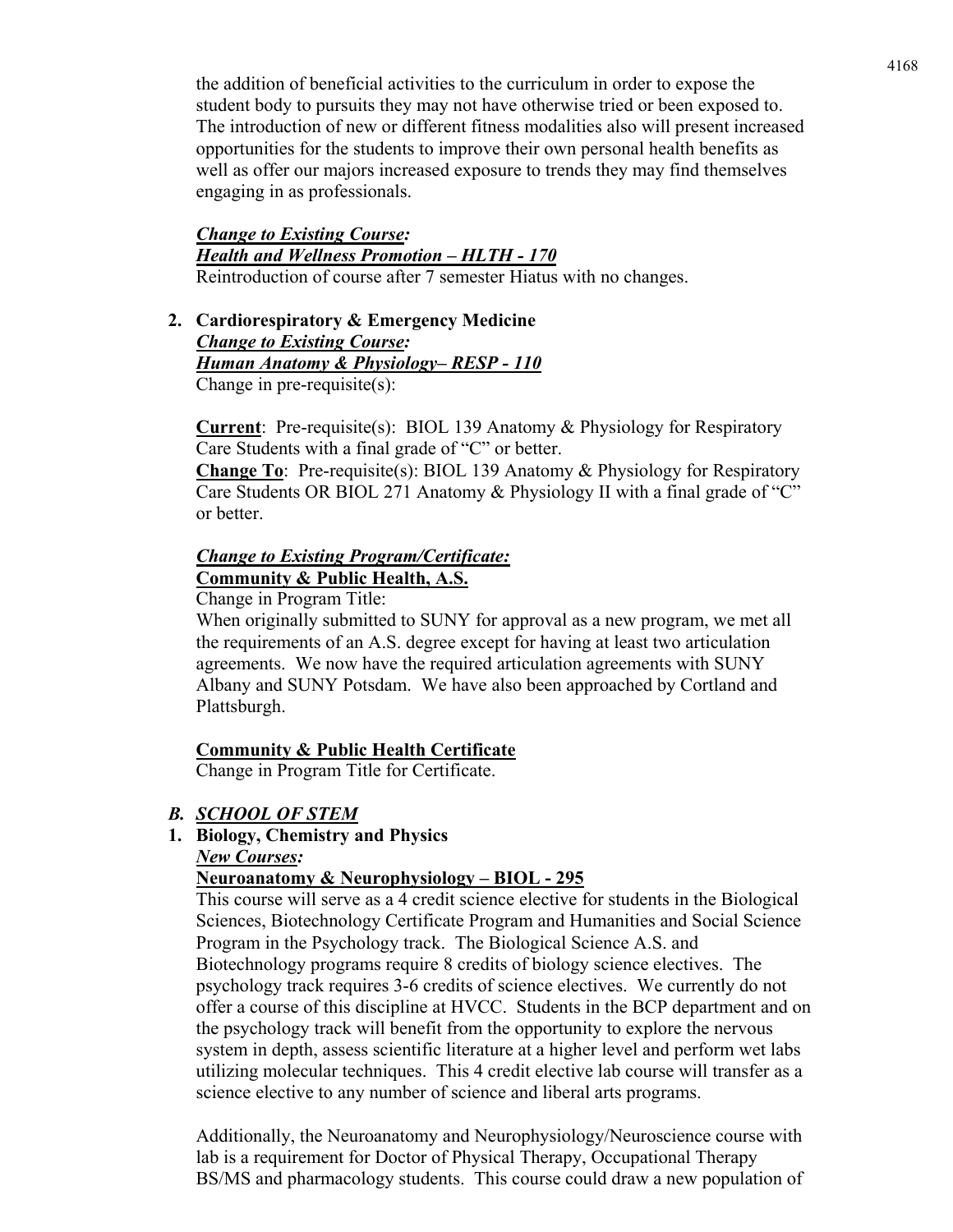students to HVCC. HVCC currently has formal articulation agreements with a number of local institutions which require a neuroscience course as part of their core curriculum: SUNY Albany (minor in Neuroscience); SUNY Buffalo (Occupational Therapy BS/MS); Russell Sage College (Doctor of Physical Therapy), Albany School of Pharmacy (Pharm D) and Maria College (Health and Occupation Sciences BS).

### **The Greenhouse Environment – BIOL – 155**

The Greenhouse Environment will become one of a series of courses as part of a new program in the Plant Sciences for students at HVCC. This course will provide practical knowledge of plant growth under controlled environment conditions and allow students to develop key skills in greenhouse plant production practices.

### **Introduction to Plant Biology – BIOL – 160**

This course is designed to provide students with a foundation in Plant Science and prepare them for Plant Tissue Culture and Biotechnology. In Summer 2021, Introduction to Plant Biology will be offered as part of Biological Sciences Program. This will be a new course for BCP with emphasis on factors that affect plant growth and plant genetics. Students who would like to pursue a degree in Plant Sciences/Biological Sciences can opt to take this course as an elective. This course will broaden the opportunities for our students who are in Biological Sciences by giving them an additional career path in Plant Sciences.

### *C. SCHOOL OF BUSINESS & LIBERAL ARTS*

# **1. Education & Social Sciences**

### *New Courses:*

### **Current Issues in Politics – POLS - 215**

This course is intended to provide students with an opportunity to examine and critically assess a major current political issue. By choosing contemporary issues of exceptionally broad scope, students will learn the relevance of these issues to their lives and be both informed and prepared to engage and participate in politically-meaningful ways.

### **American Revolution – HIST - 201**

This course recognizes the vital role Upstate New York and the Capital Region in particular played in the war that helped establish the modern United States and the interest among students and the public in this conflict and our area's role in it. In addition, contemporary political debates have rekindled interest in the nation's founding and establishment and the legacy of the Revolution in many aspects of our lives today, such as economics, elections, race relations, rights, oppression, and the legitimacy of protest as a vehicle for political change. This course would also help prepare students for service learning/internship opportunities with sites associated with this period.

# **2. Business, Computer Science, & Criminal Justice**  *New Course:*

### **Criminal Justice Reform – CRJS – 275**

This course provides students specialized knowledge in the challenges and issues with the current system design, and assist with the development of critical thinking skills to assess the disconnect between theory, policy, and politics.